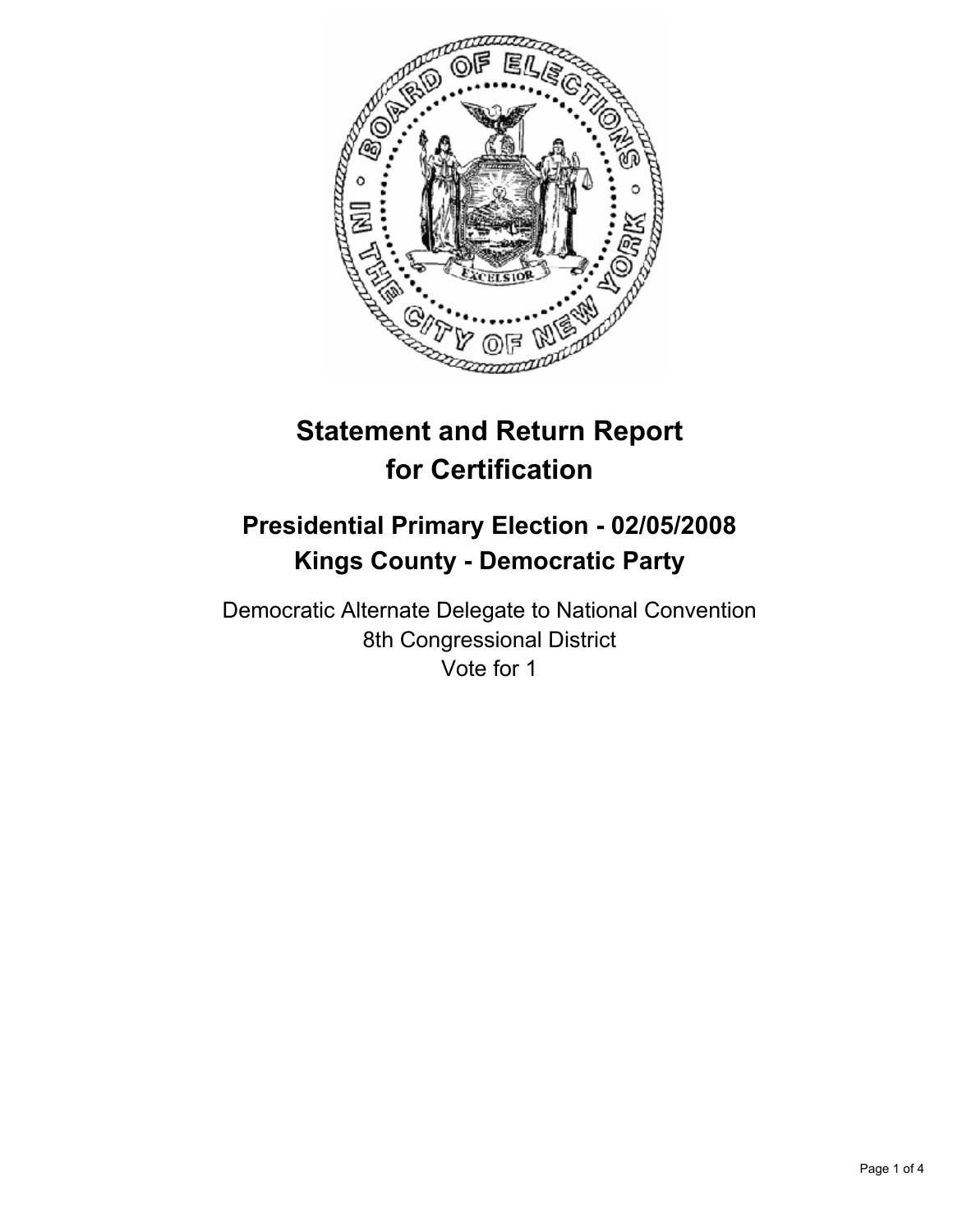

## **8th Congressional District**

| <b>Assembly District 44</b>                       |                         |
|---------------------------------------------------|-------------------------|
| <b>EMERGENCY</b>                                  | 0                       |
| ABSENTEE/MILITARY                                 | 3                       |
| <b>FEDERAL</b>                                    | $\overline{\mathbf{c}}$ |
| <b>AFFIDAVIT</b>                                  | 8                       |
| ANASTASIA SOMOZA (F) - PLEDGED TO SUPPORT CLINTON | 83                      |
| VICKI-ANN ASSEVERO (F) - PLEDGED TO SUPPORT OBAMA | 42                      |
| <b>Total Votes</b>                                | 125                     |
| <b>Assembly District 45</b>                       |                         |
| <b>EMERGENCY</b>                                  | 0                       |
| ABSENTEE/MILITARY                                 | 25                      |
| <b>FEDERAL</b>                                    | 2                       |
| <b>AFFIDAVIT</b>                                  | 9                       |
| ANASTASIA SOMOZA (F) - PLEDGED TO SUPPORT CLINTON | 413                     |
| VICKI-ANN ASSEVERO (F) - PLEDGED TO SUPPORT OBAMA | 106                     |
| <b>Total Votes</b>                                | 519                     |
| <b>Assembly District 46</b>                       |                         |
| <b>EMERGENCY</b>                                  | 6                       |
| ABSENTEE/MILITARY                                 | 241                     |
| <b>FEDERAL</b>                                    | 10                      |
| <b>AFFIDAVIT</b>                                  | 107                     |
| ANASTASIA SOMOZA (F) - PLEDGED TO SUPPORT CLINTON | 2,671                   |
| VICKI-ANN ASSEVERO (F) - PLEDGED TO SUPPORT OBAMA | 1,326                   |
| <b>Total Votes</b>                                | 3,997                   |
| <b>Assembly District 47</b>                       |                         |
| <b>EMERGENCY</b>                                  | 11                      |
| ABSENTEE/MILITARY                                 | 118                     |
| <b>FEDERAL</b>                                    | 22                      |
| <b>AFFIDAVIT</b>                                  | 59                      |
| ANASTASIA SOMOZA (F) - PLEDGED TO SUPPORT CLINTON | 1,520                   |
| VICKI-ANN ASSEVERO (F) - PLEDGED TO SUPPORT OBAMA | 441                     |
| <b>Total Votes</b>                                | 1,961                   |
| <b>Assembly District 48</b>                       |                         |
| <b>EMERGENCY</b>                                  | 6                       |
| ABSENTEE/MILITARY                                 | 48                      |
| <b>FEDERAL</b>                                    | 21                      |
| <b>AFFIDAVIT</b>                                  | 19                      |
| ANASTASIA SOMOZA (F) - PLEDGED TO SUPPORT CLINTON | 769                     |
| VICKI-ANN ASSEVERO (F) - PLEDGED TO SUPPORT OBAMA | 292                     |
| <b>Total Votes</b>                                | 1,061                   |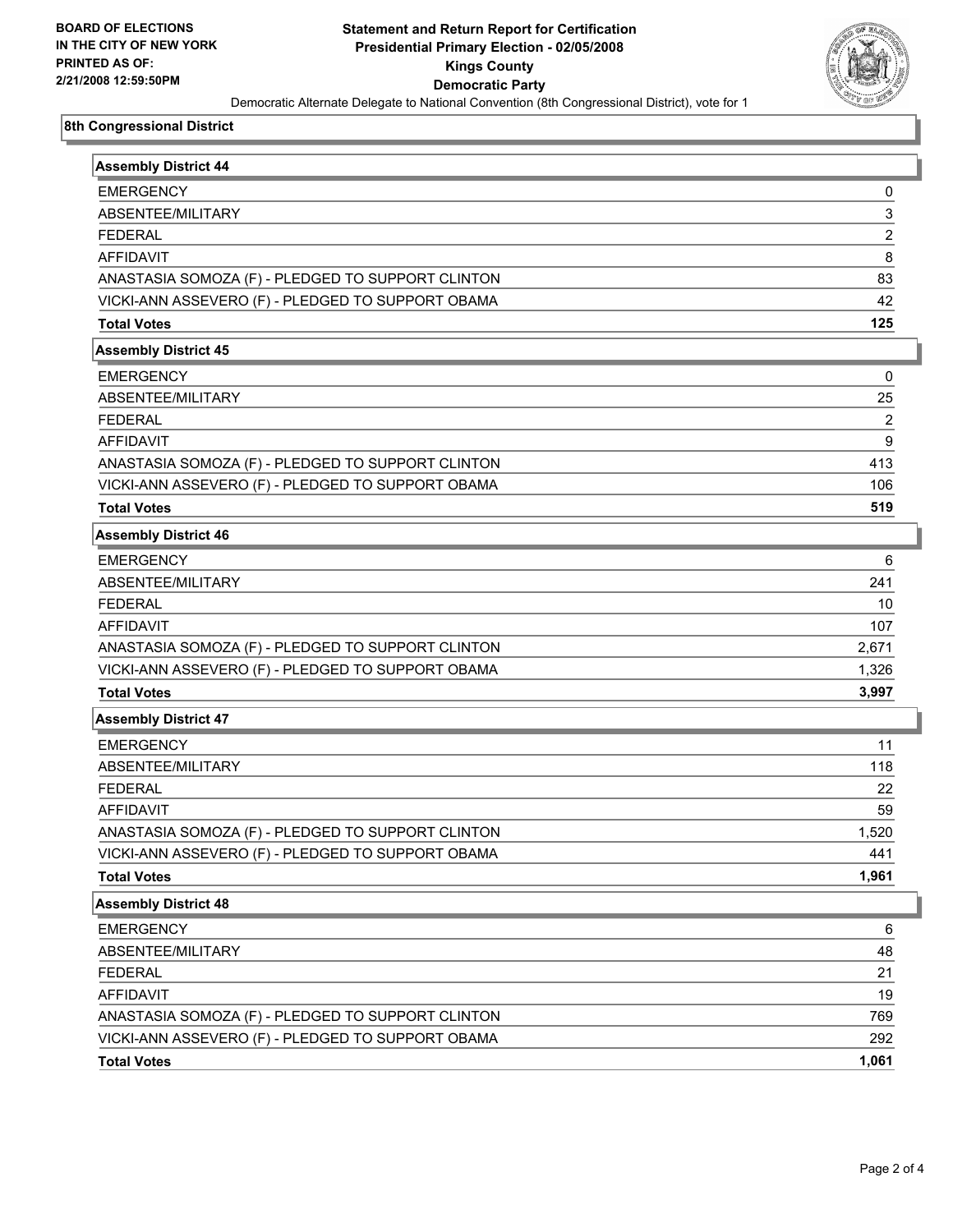

## **8th Congressional District**

| <b>Assembly District 49</b>                       |       |
|---------------------------------------------------|-------|
| <b>EMERGENCY</b>                                  | 0     |
| ABSENTEE/MILITARY                                 | 60    |
| <b>FEDERAL</b>                                    | 7     |
| <b>AFFIDAVIT</b>                                  | 34    |
| ANASTASIA SOMOZA (F) - PLEDGED TO SUPPORT CLINTON | 878   |
| VICKI-ANN ASSEVERO (F) - PLEDGED TO SUPPORT OBAMA | 245   |
| <b>Total Votes</b>                                | 1,123 |
| <b>Assembly District 51</b>                       |       |
| <b>EMERGENCY</b>                                  | 28    |
| ABSENTEE/MILITARY                                 | 9     |
| <b>FEDERAL</b>                                    | 3     |
| <b>AFFIDAVIT</b>                                  | 20    |
| ANASTASIA SOMOZA (F) - PLEDGED TO SUPPORT CLINTON | 252   |
| VICKI-ANN ASSEVERO (F) - PLEDGED TO SUPPORT OBAMA | 140   |
| <b>Total Votes</b>                                | 392   |
| <b>Assembly District 52</b>                       |       |
| <b>EMERGENCY</b>                                  | 0     |
| ABSENTEE/MILITARY                                 | 0     |
| <b>FEDERAL</b>                                    | 0     |
| <b>AFFIDAVIT</b>                                  | 0     |
| ANASTASIA SOMOZA (F) - PLEDGED TO SUPPORT CLINTON |       |
| VICKI-ANN ASSEVERO (F) - PLEDGED TO SUPPORT OBAMA | 0     |
| <b>Total Votes</b>                                | 1     |
| <b>Assembly District 60</b>                       |       |
| <b>EMERGENCY</b>                                  | 2     |
| ABSENTEE/MILITARY                                 | 6     |
| <b>FEDERAL</b>                                    | 1     |
| <b>AFFIDAVIT</b>                                  | 7     |
| ANASTASIA SOMOZA (F) - PLEDGED TO SUPPORT CLINTON | 224   |
| VICKI-ANN ASSEVERO (F) - PLEDGED TO SUPPORT OBAMA | 132   |
| <b>Total Votes</b>                                | 356   |